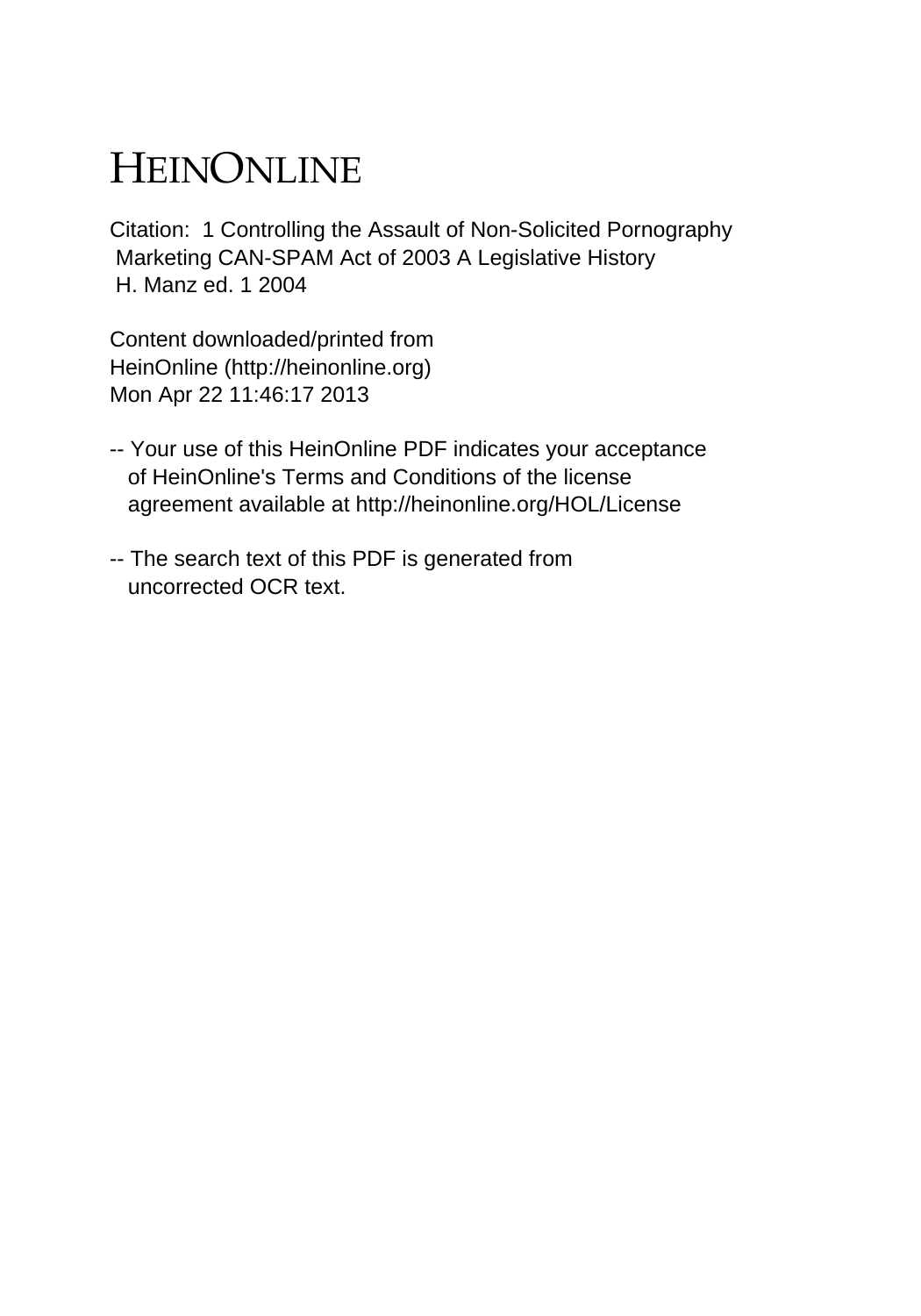### **107TH CONGRESS**<br>**1ST SESSION** 1ST SESSION H .R. **1017**

To prohibit the unsolicited e-mail known as "spam".

### **IN** THE HOUSE OF REPRESENTATIVES

MARCH 14, 2001

Mr. GOODLATTE (for himself, Mr. SMITH of Texas, and Mr. BOUCHER) introduced the following bill; which was referred to the Committee on the Judiciary

## **A BILL**

To prohibit the unsolicited e-mail known as "spam".

- *1 Be it enacted by the Senate and House of Representa-*
- 2 *tives* of *the United States of America in Congress assembled,*

**3 SECTION 1. SHORT TITLE.**

4 This Act may be cited as the "Anti-Spamming Act"

*5* of 2001".

**6 SEC. 2. PROTECTION FROM FRAUDULENT UNSOLICITED**

- **7 E-MAIL.**
- 8 Section 1030 of title 18, United States Code, is 9 amended-
- 10 (1) in subsection  $(a)(5)$ —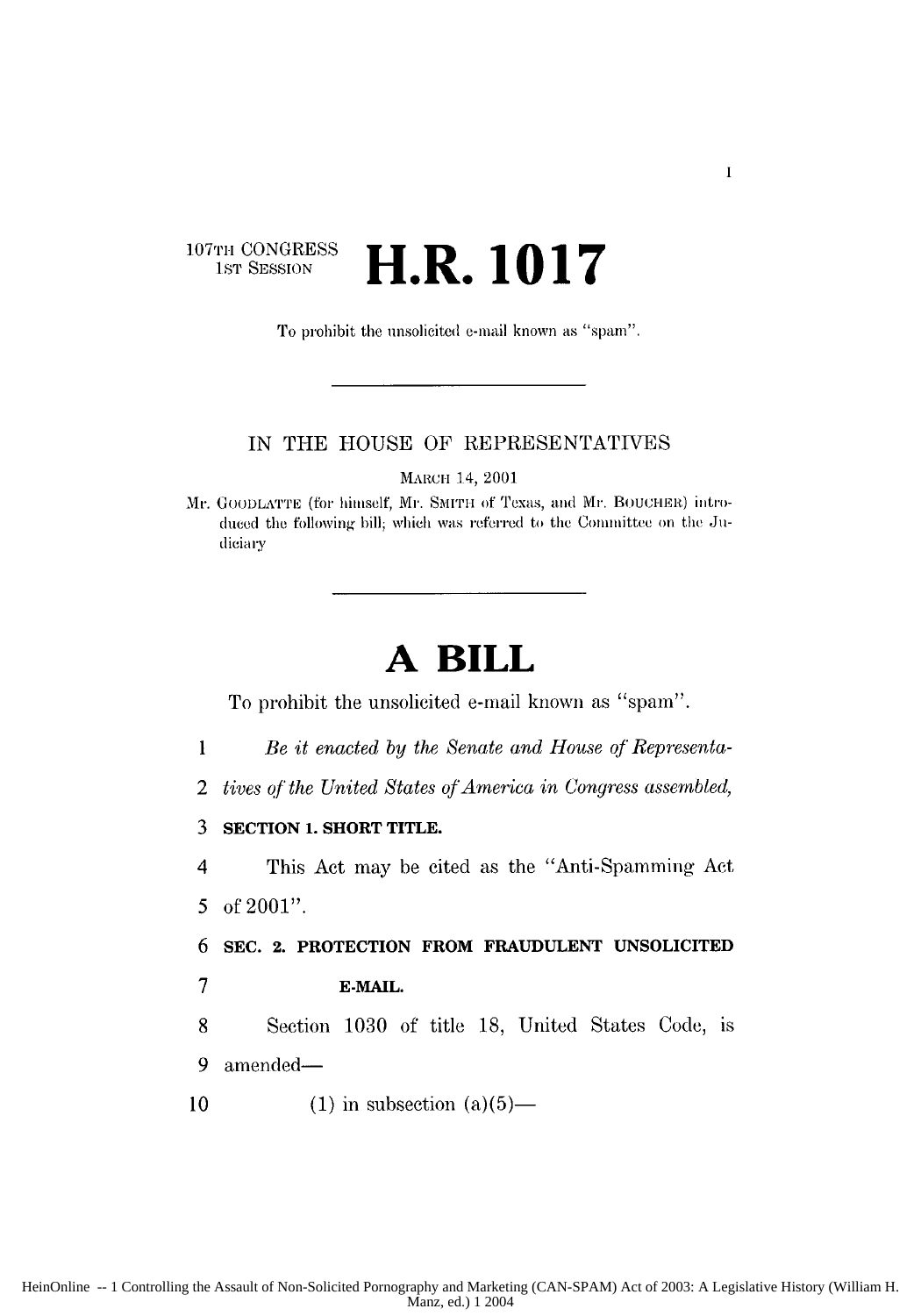| $\mathbf{1}$ | $(A)$ by striking "or" at the end of subpara-          |
|--------------|--------------------------------------------------------|
| 2            | $graph(B);$ and                                        |
| 3            | (B) by inserting after subparagraph (C)                |
| 4            | the following:                                         |
| 5            | "(D) intentionally and without authorization           |
| 6            | initiates the transmission of a bulk unsolicited elec- |
| 7            | tronic mail message to a protected computer with       |
| 8            | knowledge that such message falsifies an Internet      |
| 9            | domain, header information, date or time stamp,        |
| 10           | originating e-mail address, or other identifier; or    |
| 11           | "(E) intentionally sells or distributes any com-       |
| 12           | puter program that—                                    |
| 13           | "(i) is designed or produced primarily for             |
| 14           | the purpose of concealing the source or routing        |
| 15           | information of bulk unsolicited electronic mail        |
| 16           | messages in a manner prohibited by subpara-            |
| 17           | $graph$ (D) of this paragraph;                         |
| 18           | "(ii) has only limited commercially signifi-           |
| 19           | cant purpose or use other than to conceal such         |
| 20           | source or routing information; or                      |
| 21           | "(iii) is marketed by the violator or an-              |
| 22           | other person acting in concert with the violator       |
| 23           | and with the violator's knowledge for use in           |
| 24           | concealing the source or routing information of        |
| 25           | such messages";                                        |

**• IHR 1017 IH**

HeinOnline -- 1 Controlling the Assault of Non-Solicited Pornography and Marketing (CAN-SPAM) Act of 2003: A Legislative History (William H. Manz, ed.) 2 2004

2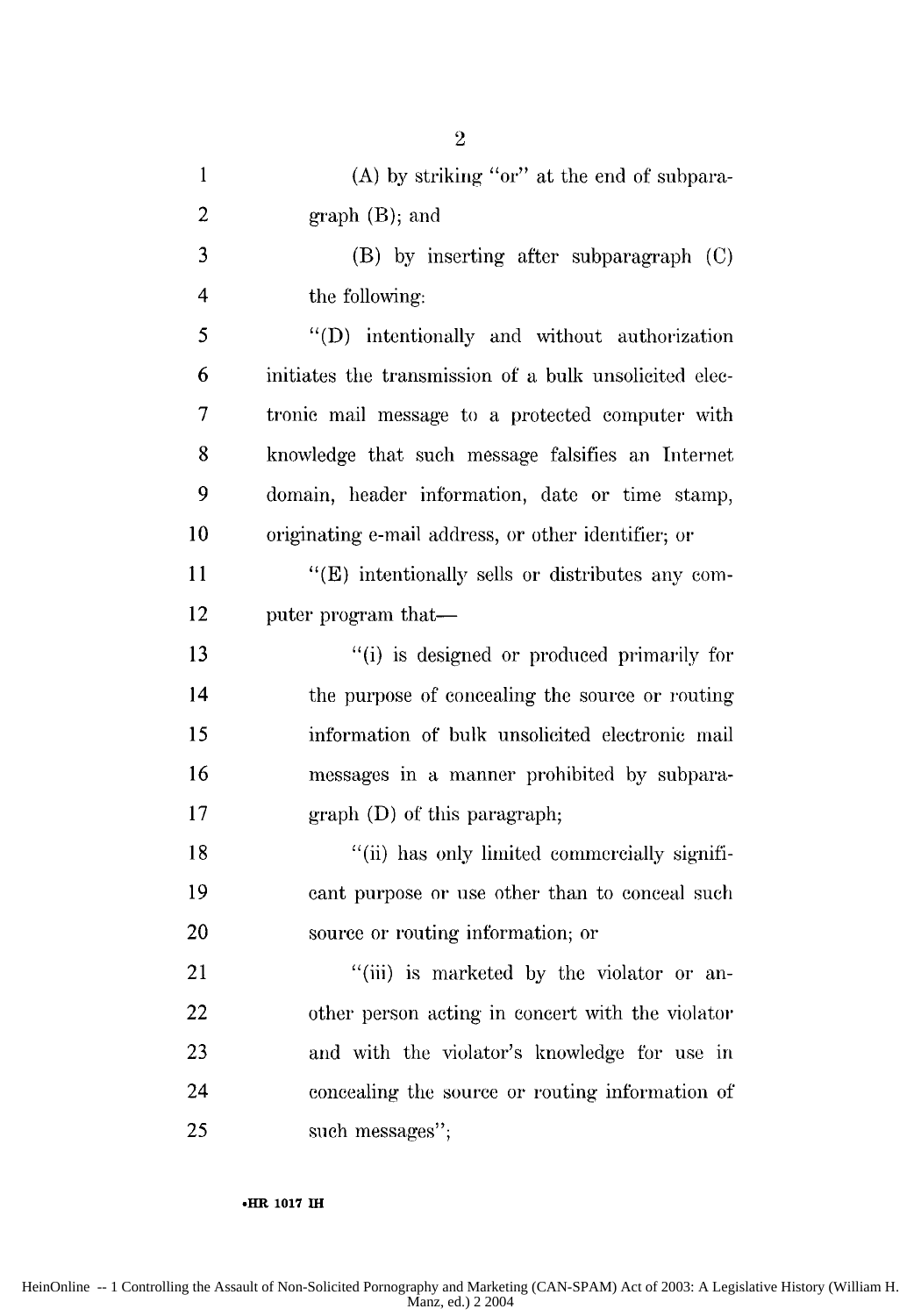|              | 3                                                       |
|--------------|---------------------------------------------------------|
| $\mathbf{1}$ | (2) in subsection (c)(2)(A)—                            |
| 2            | (A) by inserting " $(i)$ " after "in the case of        |
| 3            | an offense"; and                                        |
| 4            | (B) by inserting after "an offense punish-              |
| 5            | able under this subparagraph;" the following:           |
| 6            | "or (ii) under subsection (a)(5)(D) or (a)(5)(E)        |
| 7            | of this section which results in damage to a            |
| 8            | protected computer";                                    |
| 9            | $(3)$ in subsection $(c)(2)$ —                          |
| 10           | (A) by adding at the end the following:                 |
| 11           | "(D) in the case of a violation of subsection           |
| 12           | $(a)(5)$ (D) or $(E)$ , actual monetary loss and statu- |
| 13           | tory damages of \$15,000 per violation or an amount     |
| 14           | of up to \$10 per message per violation whichever is    |
| 15           | greater; and"; and                                      |
| 16           | (B) by striking "and" at the end of sub-                |
| 17           | paragraph $(A)$ ;                                       |
| 18           | $(4)$ in subsection (e)—                                |
| 19           | $(A)$ by striking "and" at the end of para-             |
| 20           | graph(8);                                               |
| 21           | (B) by striking the period at the end of                |
| 22           | paragraph $(9)$ ; and                                   |
| 23           | (C) by adding at the end the following:                 |
| 24           | $"(10)$ the term 'initiates the transmission'           |
| 25           | means, in the case of an electronic mail message, to    |

**.HR 1017 IH**

HeinOnline -- 1 Controlling the Assault of Non-Solicited Pornography and Marketing (CAN-SPAM) Act of 2003: A Legislative History (William H. Manz, ed.) 3 2004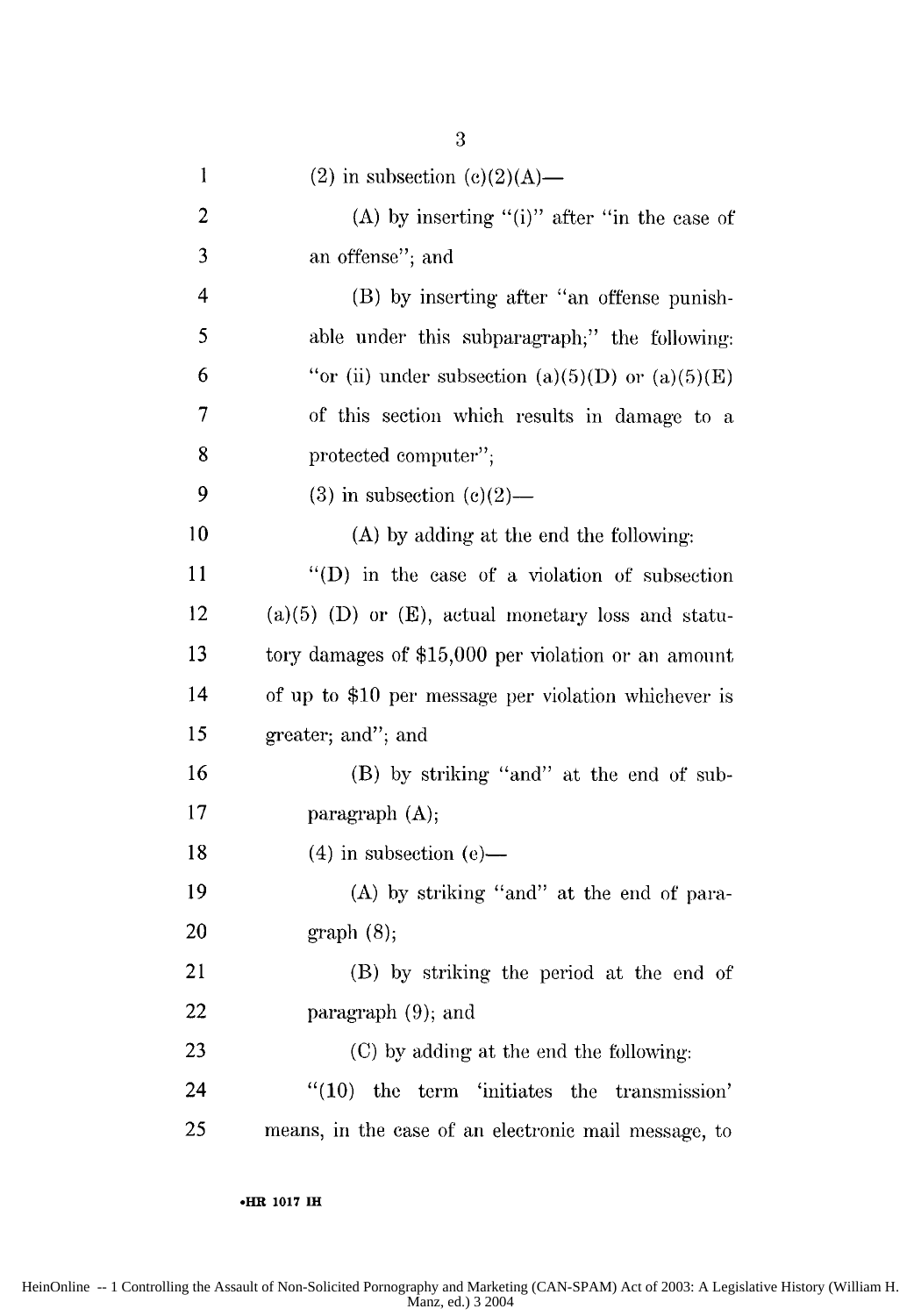1 originate the electronic mail message, and excludes 2 the actions of any interactive computer service whose 3 facilities or services are used by another person to 4 transmit, relay, or otherwise handle such message;

5 "(11) the term 'Internet domain' means a spe-6 cific computer system (conmonly referred to as a 7 'host') or collection of computer systems attached to 8 or able to be referenced from the Internet which are 9 assigned a specific reference point on the Internet 10 (commonly referred to as an 'Internet domain 11 name') and registered with an organization recog-12 nized by the Internet industry as a registrant of 13 Internet domains;

 $(12)$  the term 'unsolicited electronic mail mes-15 sage' means any substantially identical electronic 16 mail message other than electronic mail initiated by 17 any person to others with whom such person has a 18 prior relationship, including prior business relation-19 ship, or electronic mail sent **by** a source to recipients 20 where such recipients, or their designees, have at 21 any time affirmatively requested to receive commu-22 nications from that source; and

23 **"(13)** the term 'Internet' means all compute' 24 and telecommunications facilities, including equip-25 ment and operating software, which comprise the

#### **-HR 1017 IH**

4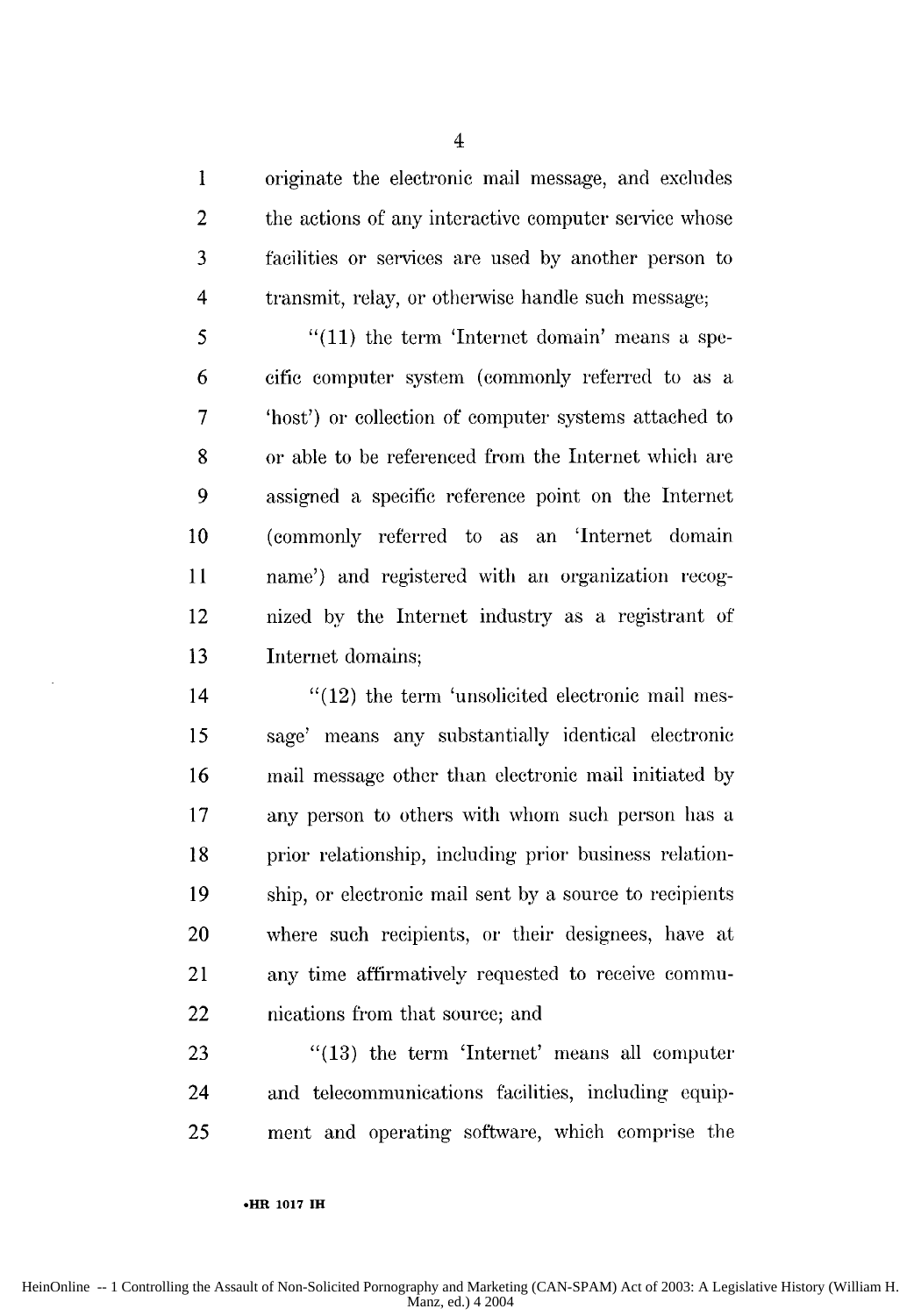1 interconnected network of networks that employ the 2 Transmission Control Protocol/Internet Protocol, or 3 any predecessor or successor protocols to such pro-4 tocol, to communicate information of all kinds **by** *5* wire or radio."; and

6 (5) in subsection (g), by inserting "aud reason-7 able attorneys' fees and other litigation costs reason-8 ably incurred in connection with the civil action" 9 after "injunctive relief or other equitable relief".

**0**

**\*HR 1017 IH**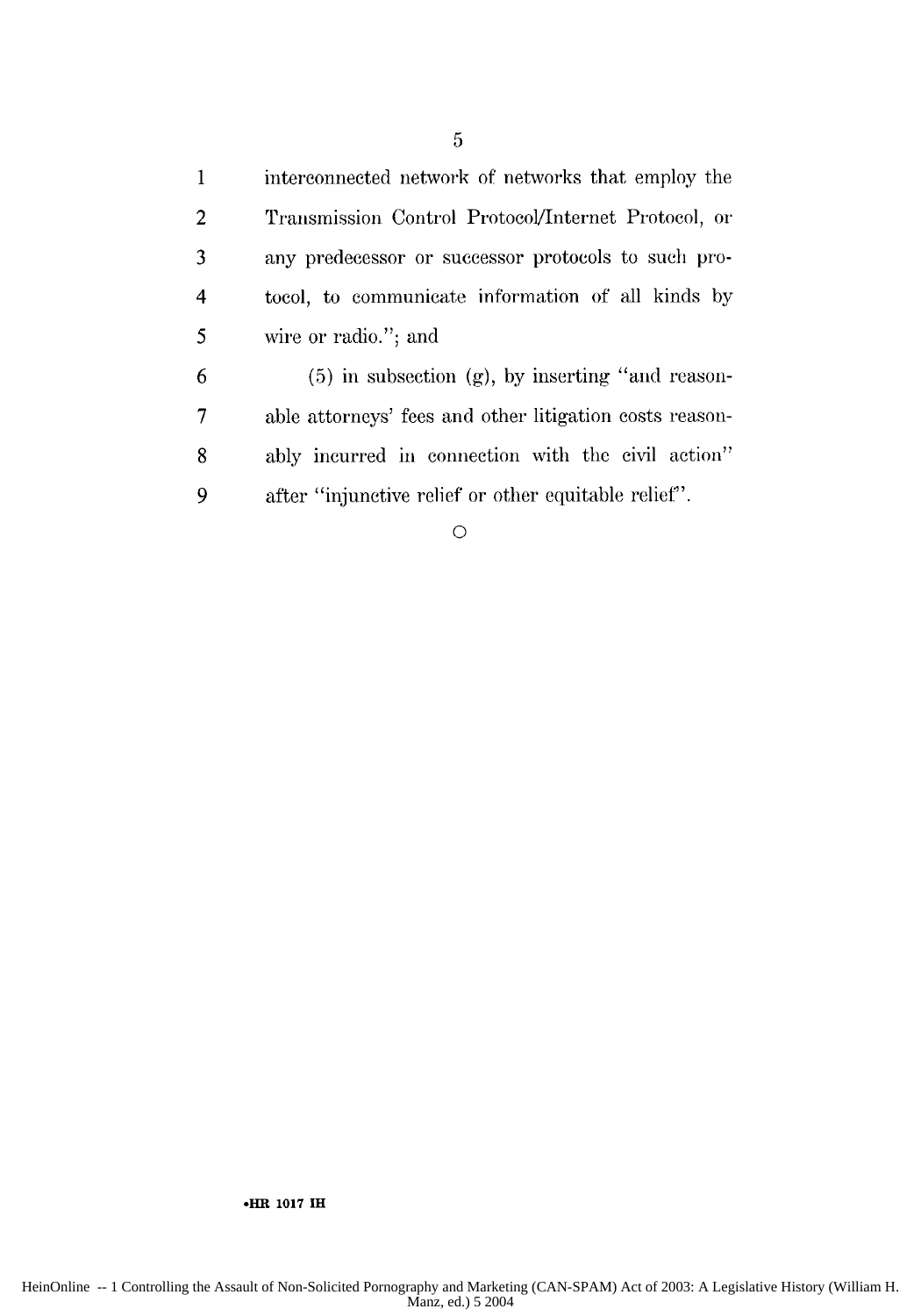HeinOnline -- 1 Controlling the Assault of Non-Solicited Pornography and Marketing (CAN-SPAM) Act of 2003: A Legislative History (William H. Manz, ed.) 6 2004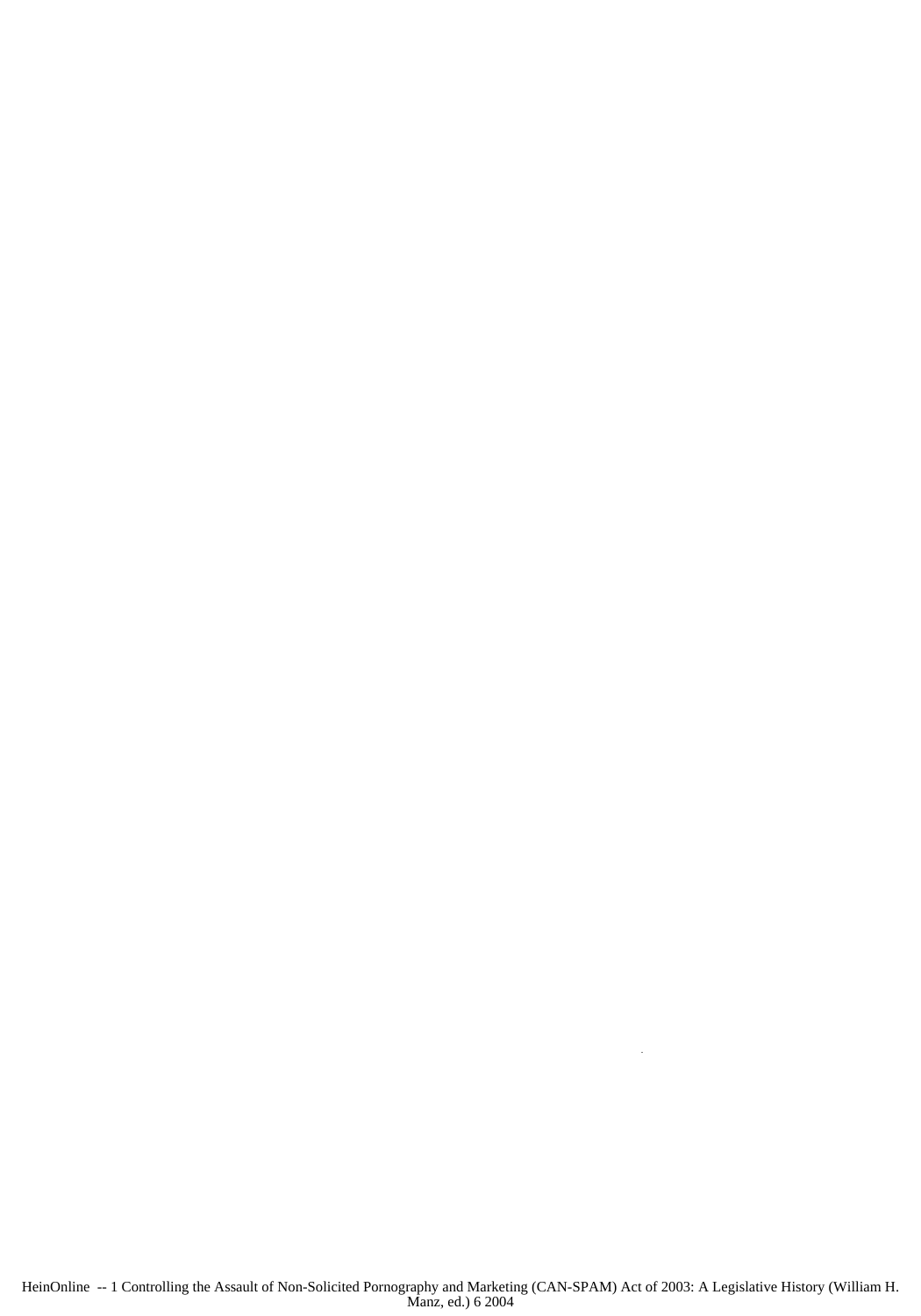### **DOCUMENT NO.** 40